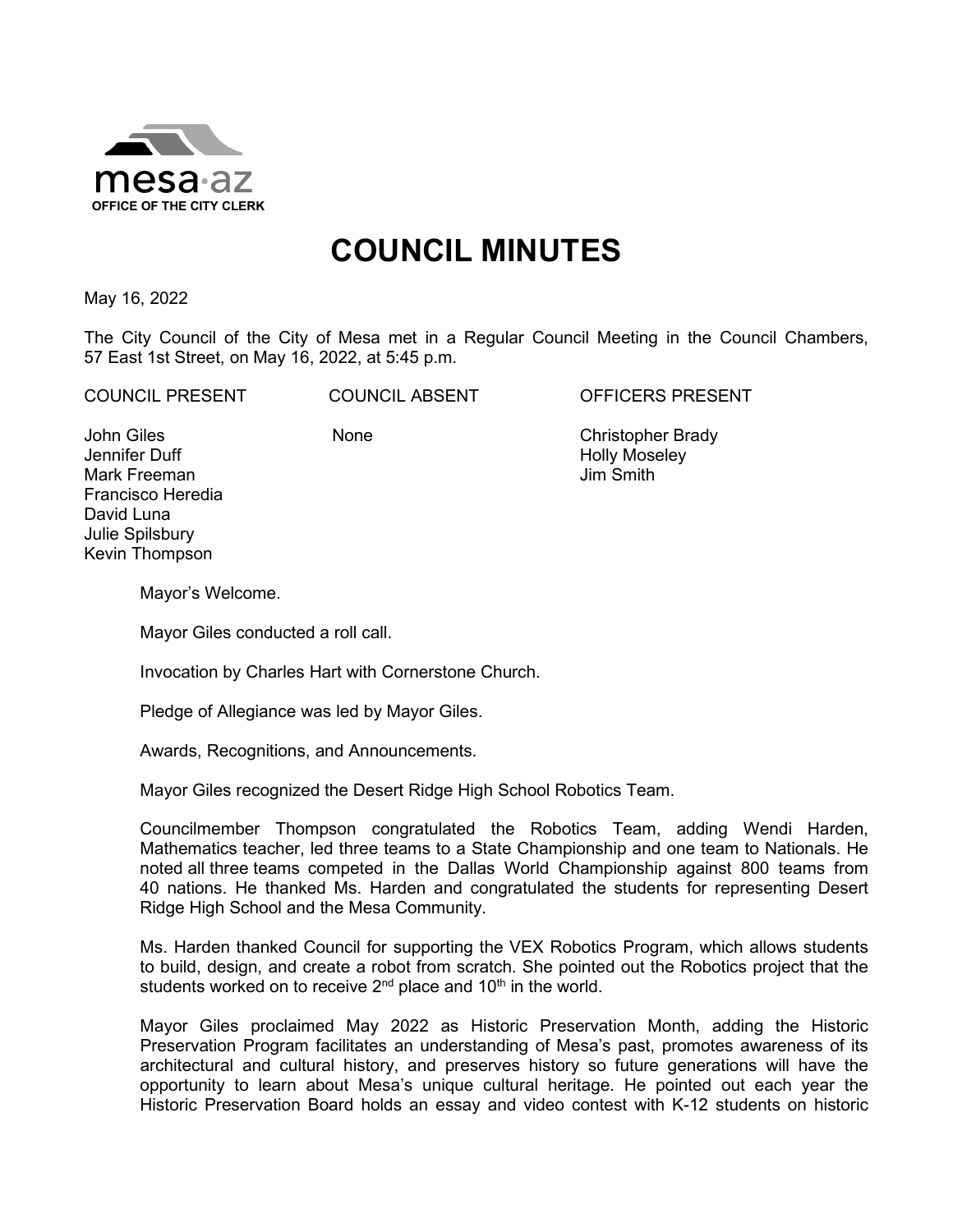Mesa topics. He introduced and presented the proclamation to Brandon Benzing, Chair of the Historic Preservation Board.

Mr. Benzing thanked Mayor Giles and Council for supporting the program and congratulated the contest winners. He recognized Paige Kistner, Edison Elementary teacher, for supporting the program. He mentioned the winners will be posted on the City of Mesa Historic Preservation Board website.

Mayor Giles recognized Scott Smith, former mayor of Mesa, for his service as CEO of Valley Metro. He stated during his time as mayor from 2008 to 2014, Mr. Smith focused on elevating the national profile of Mesa through creative initiatives, including iMesa, the Heat Strategy for Economic Development, and the Higher Education Plan which brought Benedictine University to Downtown Mesa and keeping the Chicago Cubs in Mesa. He pointed out Mr. Smith led the Valley Metro Regional Transit System, including Light Rail, Streetcars, Buses, and Rideshare and more. He thanked Mr. Smith for his commitment to the City of Mesa.

Mr. Smith thanked the Mayor and Council and summarized his history as mayor. He highlighted several projects he undertook, including bringing Light Rail into Mesa and the Central Mesa and Gilbert Road extensions, noting public transportation has defined Mesa as a city and regionally with 230,000 people utilizing the transit system.

### 1. Take action on all consent agenda items.

All items listed with an asterisk (\*) will be considered as a group by the City Council and will be enacted with one motion. There will be no separate discussion of these items unless a Councilmember or citizen requests, in which event the item will be removed from the consent agenda and considered as a separate item. If a citizen wants an item removed from the consent agenda, a blue card must be completed and given to the City Clerk prior to the Council's vote on the consent agenda.

It was moved by Councilmember Freeman, seconded by Councilmember Luna, that the consent agenda items be approved.

Upon tabulation of votes, it showed:

AYES – Giles-Duff-Freeman-Heredia-Luna-Spilsbury-Thompson NAYS – None

### Carried unanimously.

\*2. Approval of minutes of previous meetings as written.

Minutes from the March 24 and April 4, 2022, Study Sessions; and the May 2, 2022, Regular Council meeting.

- 3. Take action on the following liquor license applications:
	- \*3-a. Cork Crush

A bar is requesting a new Series 7 Beer and Wine Bar License for Cork Crush LLC, 9241 East Cadence Parkway; Jessica Ann Etts, agent. There is no existing license at this location. **(District 6)**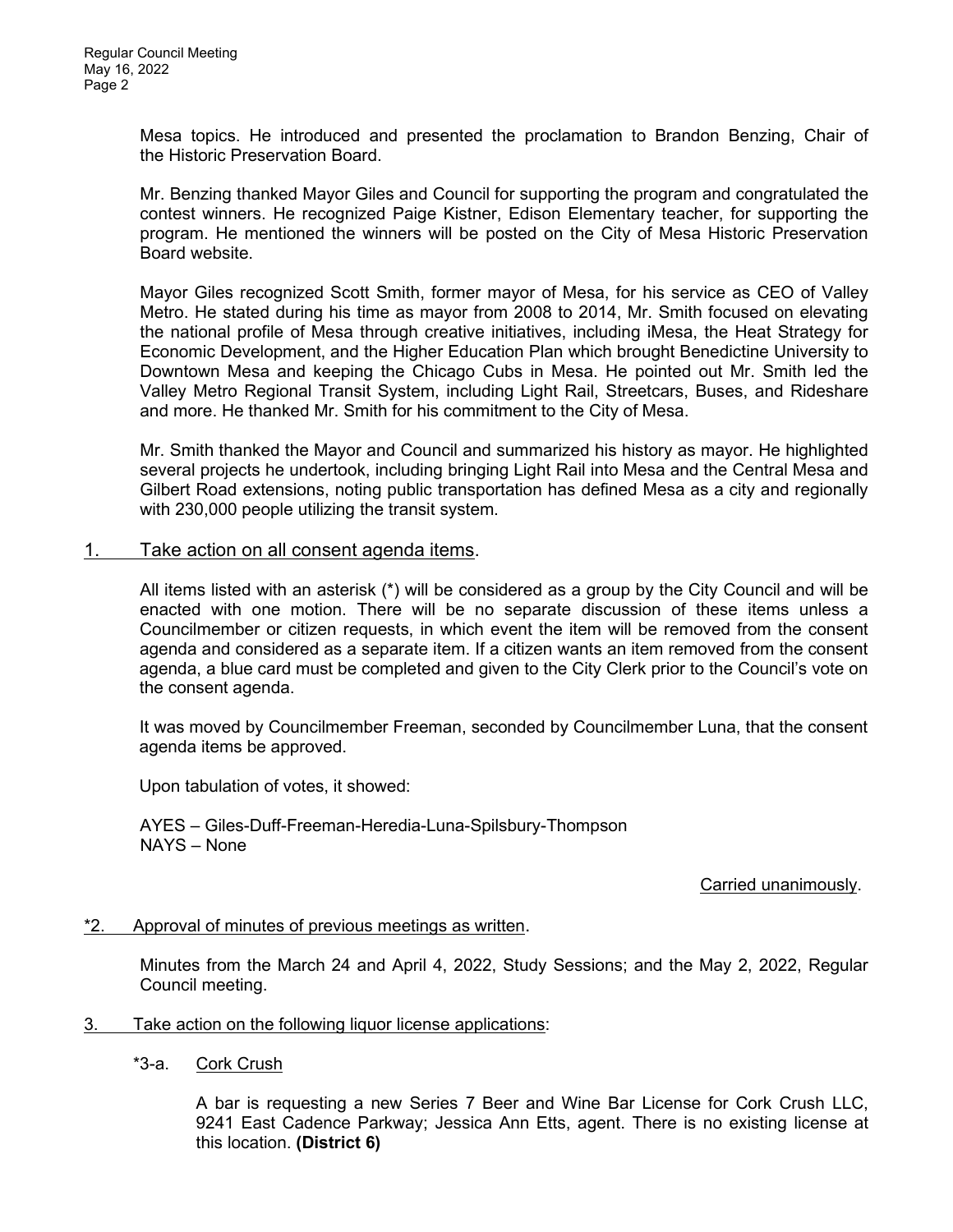#### \*3-b. Tobacco Beer & More

A smoke shop is requesting a new Series 10 Beer and Wine Store License for Thompson Online Media LLC, 1121 South Higley Road, Suite 104; James Ricky Thompson, agent. There is no existing license at this location. **(District 2)**

### \*3-c. Tasty Joe's Asian Diner Chinese Cuisine

A restaurant that serves lunch and dinner is requesting a new Series 12 Restaurant License for Triple Diamonds 3 LLC, 1152 North Power Road, Suite 108; Piyu Louisa Robinson, agent. The existing license held by Wing on LLC, will revert to the State. **(District 5)**

## \*3-d. The Hub

A restaurant that serves lunch and dinner is requesting a new Series 12 Restaurant License for The Hub Grill and Bar McDowell Road LLC, 6655 East McDowell Road, Suite 101; David George Bee, agent. The existing license held by Goat Sports Grill LLC, will revert to the State. **(District 5)**

#### 4. Take action on the following contracts:

\*4-a. 48-Month Term Contract for the Purchase of Demographic Verification Software for the Business Services Department (Sole Source). **(Citywide)**

ZOLL AR Boost is a subscription software product developed specifically for the medical billing industry that queries multiple databases (major health insurance providers, USPS, consumer reporting agencies, and others) to help locate address, billing, health insurance, consumer credit, and other information critical in successfully issuing and collecting medical bills. AR Boost aggregates multiple database queries into a single 'button click', thus greatly reducing time, effort, and cost in developing medical bills for individual patients and reducing the likelihood of billing errors and delays.

The Business Services Department and Purchasing recommend awarding the contract to the sole source vendor, ZOLL Data Systems, Inc., at \$39,000 annually.

\*4-b. Three-Year Term Contract with Two Years of Renewal Options for Public Wi-Fi Equipment and Products for the Department of Innovation and Technology (Replacement/Upgrade). **(Citywide)**

In 2021, the City conducted an IT project to replace aging Wireless Access Points. In an effort to extend broadband options to underserved areas of the City, we expanded the scope of the project to an additional nine square miles of the City that were identified and pre-qualified for use of ARPA funding. This purchase will authorize DoIT to acquire the hardware needed to conduct this expansion of the project. This contract will also be used by various City departments as well as DoIT to update or expand Wi-Fi within public buildings.

The Department of Innovation and Technology and Purchasing recommend awarding the contract to the lowest, responsive, and responsible bidders, Enterprise Networks Solutions (a Mesa business) and Sentinel Technologies, Inc., at \$3,000,000 annually,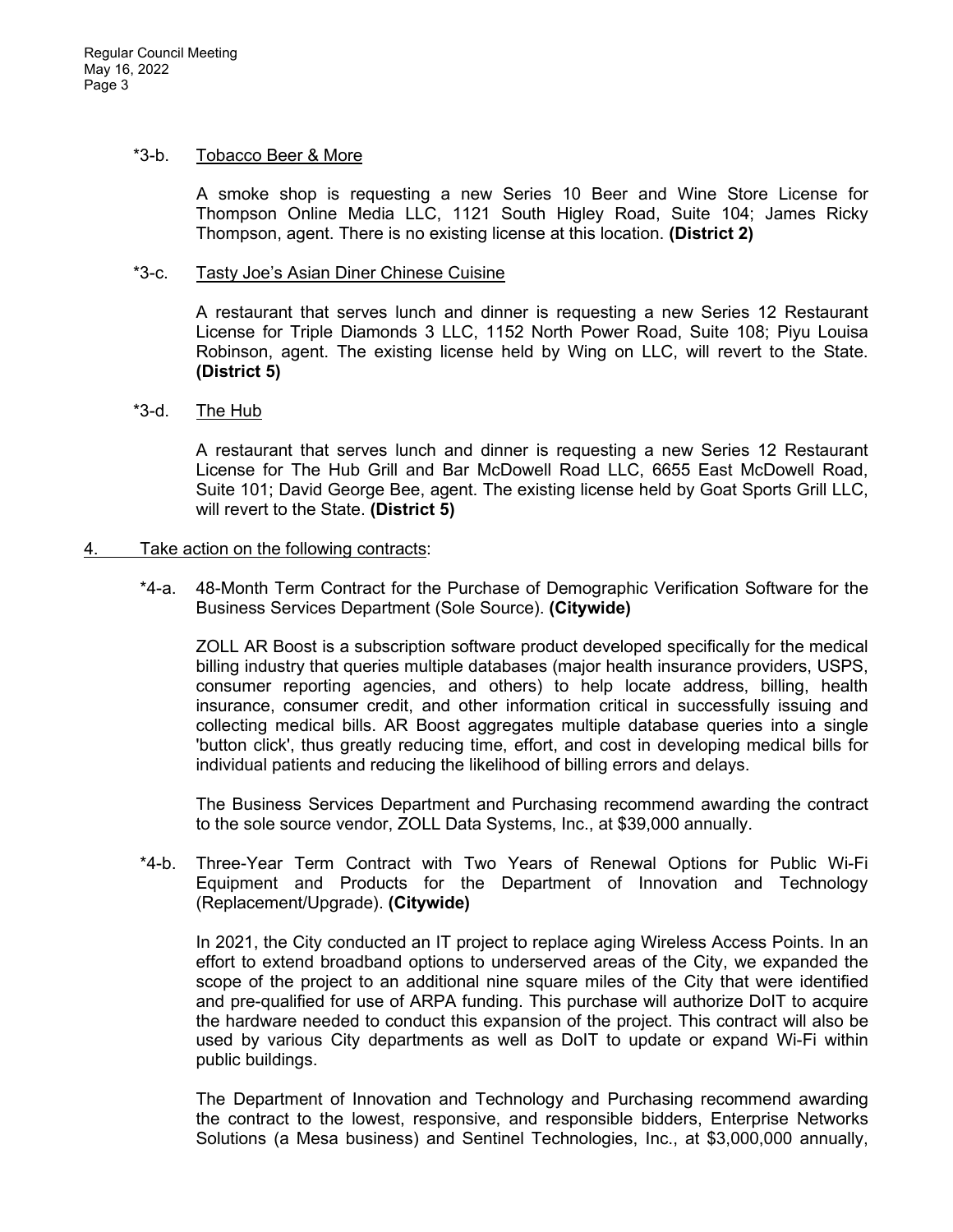with an annual increase allowance of up to 5%, or the adjusted Consumer Price Index. This purchase is funded by American Rescue Plan Act grant funds, General and Capital Improvement Project Funds.

\*4-c. Six-Month Extension and Dollar-Limit Increase to the Term Contract for Medical Billing Services for the Mesa Fire and Medical Department. **(Citywide)**

Business Services - Medical Transport Billing has been working with Daisy Mountain Fire District to transition medical billing services in-house. Currently, the City is fully staffed and fully-trained with eight medical billers who handle and process billing services; approximately 84%+ of the City's transports. Staff was looking at other options to contract this resource, but that did not work out. DMFD has limited resources but has offered to continue to help the City through the end of 2022 at a per claim cost. This request also includes monthly charges to use DMFD's billing system and demographic verification system, from which Mesa's claims data should be transferred away from by the end of the year.

The Fire and Medical and Business Services Departments and Purchasing recommend increasing the dollar limit with Daisy Mountain Fire District by \$75,000, from \$400,000 to \$475,000, through December 31, 2022, based on estimated usage. This purchase is funded by the Ambulance Transport Fund.

\*4-d. Two-Year Term Contract with Three Years of Renewal Options for Night Vision Equipment for the Mesa Police Department. **(Citywide)**

The department's SWAT Team has been working to increase their ability to effectively operate during low light and no light missions utilizing night vision equipment. This contract will provide infrared illuminators which are critical for the safety of the officers and individuals encountered during a search. The illuminators, used in conjunction with night vision goggles, allow the officers to locate and identify individuals without detection. The ability to operate in low light or no light provides officers with a tactical advantage allowing for pre-planned contacts and the avoidance of conflict. The avoidance of conflict and de-escalation tactics play key roles in the peaceful resolution of these incidents.

The Police Department and Purchasing recommend awarding the contract to the lowest, responsive, and responsible bidder, Proforce Marketing, Inc., dba Proforce Law Enforcement, at \$88,000 annually, with an annual increase allowance of up to 5% or the adiusted Consumer Price Index.

\*4-e. Ratification of an Emergency Purchase for 350 Ballistic Helmets (Replacements) and the Purchase of 610 Ballistic Helmets (Replacements) Using a Cooperative Contract for the Mesa Police Department. **(Citywide)**

MPD received City Manager Office approval to purchase 350 United Shield International helmets from Safeware, Inc. as an emergency purchase to replace helmets issued to patrol personnel. The purchase replaced only a portion of the helmets, and the department is requesting the purchase of 610 additional helmets using the same cooperative contract and through the same vendor.

The Police Department and Purchasing recommend ratifying the purchase for 350 helmets; and authorizing the purchase of another 610 helmets, using the Omnia Partners cooperative contract with Safeware, Inc., at \$300,507.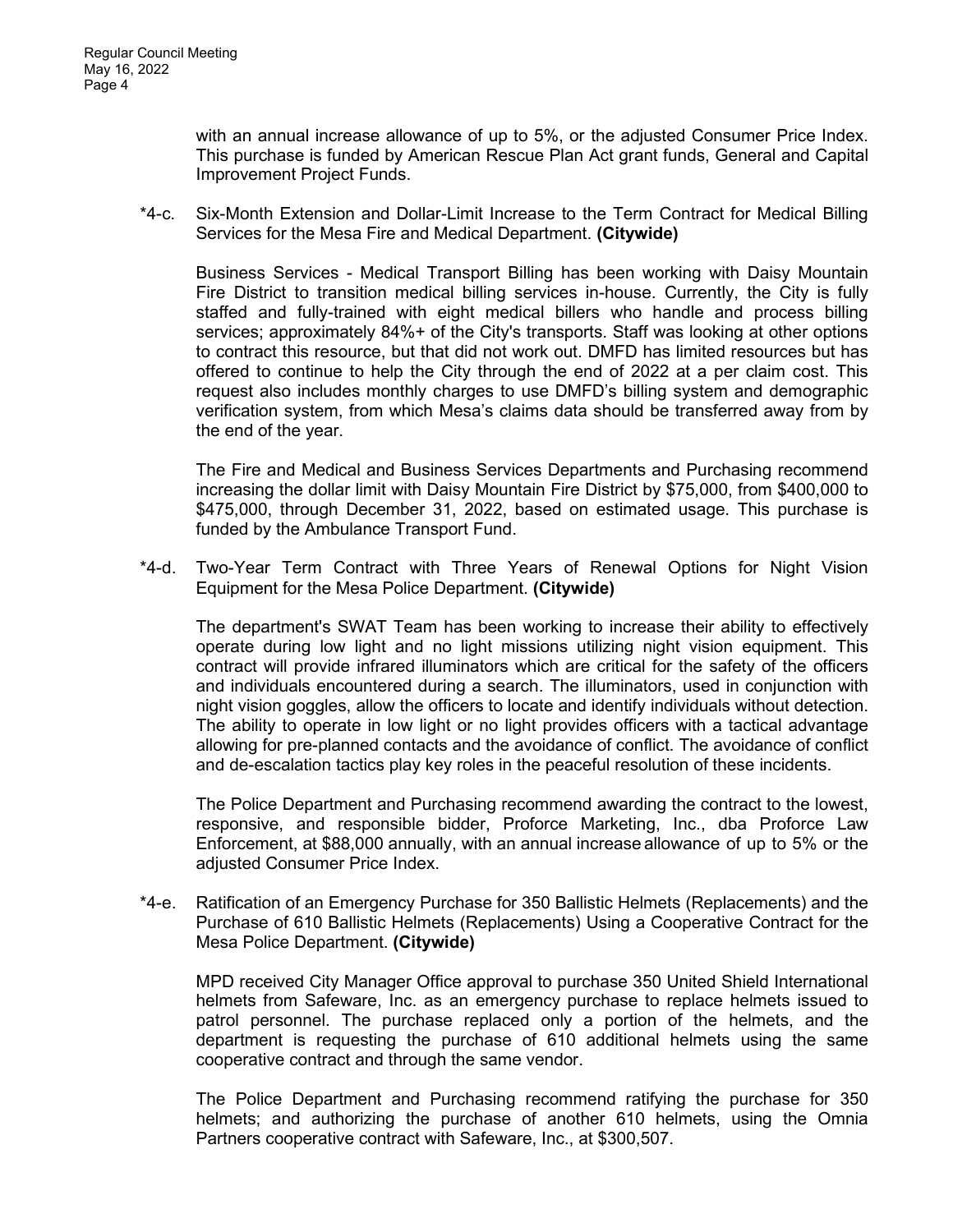\*4-f. Three-Year Term Contract with Two Years of Renewal Options for Flexible Delineators for the Transportation Department (Single Response). **(Citywide)**

The City will be adding new bicycle routes with segments containing separated bicycle lanes. This contract will provide flexible delineators and other related items to implement separated bicycle lanes. The City will have a need for delineator installation and removal.

The Transportation Department and Purchasing recommend awarding the contract to the single, responsive, and responsible bidder, American Highway Solutions, at \$150,000 annually, with an annual increase allowance of up to 5%, or the adjusted Producer Price Index.

The Water Resources Department and Purchasing recommend ratifying the purchase from Tarr, LLC, at \$30,531.29.

\*4-g. Three-Year Term Contract with Two Years of Renewal Options for Electric Switchgear Testing, Maintenance and Repairs for the Water Resources Department (Single Response). **(Citywide)**

This contract will provide inspections, testing, preventative maintenance and repairs or replacement of electrical distribution system components located at the City's water and wastewater facilities. This contract is necessary to maintain the functionality of the electrical distribution systems located at these facilities and is necessary for continuing utility operations.

An evaluation committee recommends awarding the contract to the sole, responsive proposal from Hampton Tedder Technical Services, Inc., at \$625,000 annually, with an annual increase allowance of up to 5%, or the adjusted Consumer Price Index.

\*4-h. Dollar-Limit Increase to the One-Year Term Contract with Renewal Options for Leasing Hotel Rooms for "Off the Streets" Emergency Housing Program, and as requested by the Community Services Department. **(Citywide)**

This contract provides leasing of hotel rooms for the City's Off the Streets program, which provides emergency, temporary and safe shelter for individuals and families of Mesa's at-risk homeless population. An additional \$400,000 is being allocated for each year (2022 through 2024) from the American Rescue Plan Act (ARPA) to this program to support of Mesa's Addressing Homelessness Strategic Plan and Housing Path to Recovery including: adding 10 more rooms for a total of 85; adding the lease of a classroom for the 'Dusk to Dawn' program for overnight, emergency use when needed, including beds and bedding-related items and having this congregate space with 10 beds to ensure we can continue to have beds while enforcing urban camping laws; leasing cost increase for the 10 new rooms; and funding for minor damage to rooms.

The Community Services Department and Purchasing recommend increasing the dollarlimit by \$400,000, from \$1,200,000 to \$1,600,000 annually. This purchase is funded by the American Rescue Plan Act - Local Fiscal Recovery.

\*4-i. Purchase of Equipment for the Topaz Regional Wireless Cooperative (TRWC) H60 Public Safety Radio Expansion Site. **(Citywide)**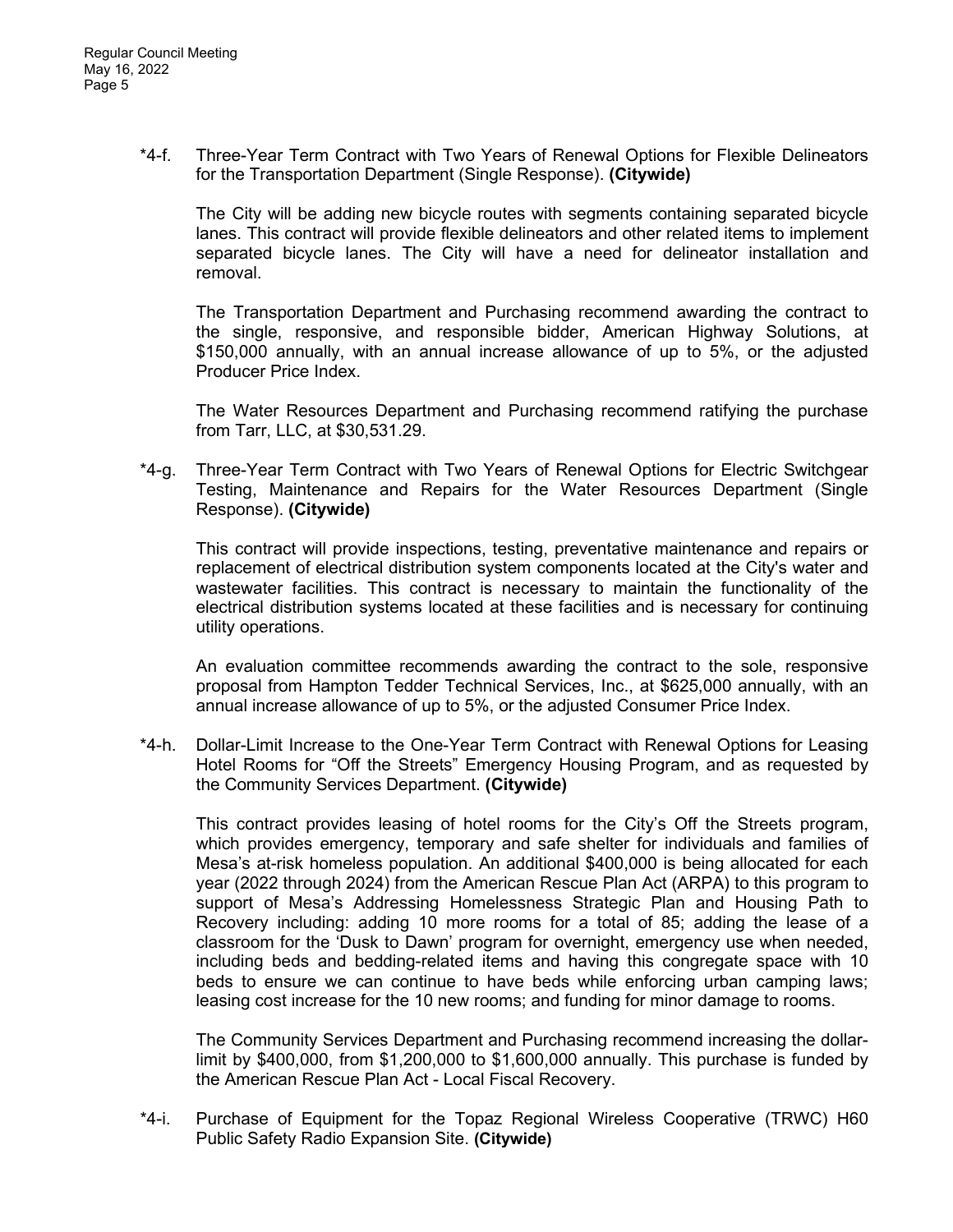Due to the growth of the Topaz Regional Wireless Cooperative (TRWC), a study was performed to evaluate the existing radio coverage and the future needs, as the area continues to grow. The report indicated that there were areas where the radio coverage may not meet the criteria for a public safety radio system. The requested equipment is for the southeast area of the Apache Junction site and is part of a multi-year improvement expansion plan. The purchase will consist of Public Safety Grade radio/network equipment.

The Department of Innovation and Technology and Purchasing recommend authorizing the purchase using the State of Arizona cooperative contract cooperative contract with Motorola Solutions, at \$870,000. This purchase is funded by Capital Project Funds and TRWC Funds.

\*4-j. One-Year Term Contract with Four, One-Year Renewal Options for Citrus Groves Maintenance for the Engineering Department (Single Proposal Response). **(Citywide)**

The Contractor will maintain ten blocks of citrus groves (210 acres) near the Falcon Field Airport. The City is actively marketing for the future development of three northern blocks comprised of approximately 63.5 acres. The remaining seven southern blocks are being evaluated for long-term options due to the aging citrus groves.

An evaluation committee recommends awarding the contract to the single and qualified proposal from Armistead Farms LLC (a Mesa business), at \$163,800 annually, with an annual increase allowance of up to 5%, or the adjusted Consumer Price Index.

\*4-k. One-Year Term Contract with Two Years of Renewal Options for Three Master Job Order Contracts for General Building Construction Services. **(Citywide)**

Job order master contracts for general building construction services includes renovations and repairs, additions, demolition, and facility improvements for City buildings and facilities.

Staff recommends the selections of CORE Construction Inc. (a Mesa Business), ForeSite Design & Construction, Inc., and SDB Contracting Services for general building construction services. These contracts allow for the issuance of multiple individual job orders with a not-to-exceed limit of \$1,500,000 per job order, and a total contract value not-to-exceed \$5,000,000 for each year of the contract, per contractor.

\*4-l. Salt River Project (SRP) Lehi Service Line Relocation. **(District 1)**

On January 11, 2021, City Council awarded the SRP Lehi Service Line Relocation project to FPS Civil. During construction, unforeseen requirements were made by SRP that added to the project's scope-of-work relating to materials, processes, and time delays.

Staff recommends authorizing an increase to the contract for FPS Civil by \$10,000, from \$1,164,417.10, to a total of \$1,174,417.10 for the added scope-of-work. This project is funded by 2010 Gas Bonds and 2014 Water Bonds.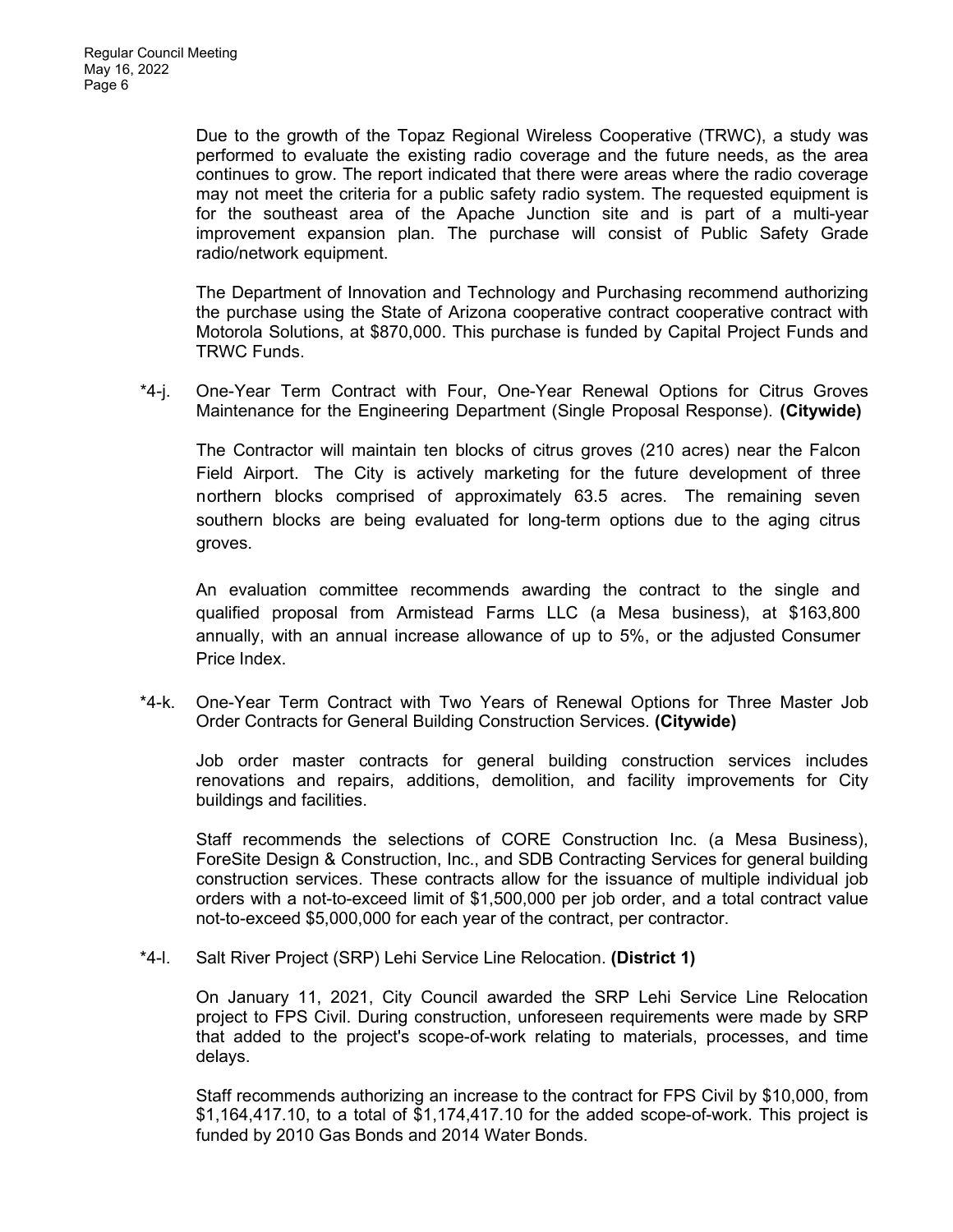\*4-m. Ratifying an emergency procurement with Garney Construction via an amendment to an existing individual job order contract relating to the relief sewer improvements project within the area of Hampton Avenue and Country Club Drive. This emergency procurement was required to alleviate an immediate risk to public health and safety, in and around the vicinity of the project. The procurement increased the existing job order contract in value of up to \$2,200,000 to complete these time-sensitive sewer improvements. **(District 3)**

## 5. Take action on the following resolutions:

- \*5-a. Extinguishing a 3-foot public utility easement located at 4510 East Ivy Street to accommodate the construction of a new industrial office warehouse; requested by the property owner. **(District 5)** – Resolution No. 11846
- \*5-b. Authorizing and supporting the submittal of a grant application by Carry Me Productions to the Tohono O'odham Nation in the amount of \$10,000, and authorizing the City Manager to accept and administer subsequent awarded funds as a pass-through grant. – Resolution No. 11847
- \*5-c. Authorizing and supporting the submittal of a grant application by Child Crisis Arizona to the Tohono O'odham Nation in the amount of \$10,000, and authorizing the City Manager to accept and administer subsequent awarded funds as a pass-through grant. – Resolution No. 11848
- \*5-d. Authorizing and supporting the submittal of a grant application by Desert Sounds Performing Arts to the Tohono O'odham Nation in the amount of \$15,000, and authorizing the City Manager to accept and administer subsequent awarded funds as a pass-through grant. – Resolution No. 11849
- \*5-e. Authorizing and supporting the submittal of a grant application by Native American Fatherhood & Families Association to the Tohono O'odham Nation in the amount of \$182,700, and authorizing the City Manager to accept and administer subsequent awarded funds as a pass-through grant. – Resolution No. 11850
- \*5-f. Authorizing and supporting the submittal of a grant application by Over-Flo Missions to the Tohono O'odham Nation in the amount of \$15,000, and authorizing the City Manager to accept and administer subsequent awarded funds as a pass-through grant. – Resolution No. 11851
- \*5-g. Authorizing and supporting the submittal of a grant application by Save the Family Foundation of Arizona to the Tohono O'odham Nation in the amount of \$20,000, and authorizing the City Manager to accept and administer subsequent awarded funds as a pass-through grant. – Resolution No. 11852
- \*5-h. Approving and authorizing the City Manager to enter into a Grant Agreement with the Arizona Criminal Justice Commission to accept \$71,018 in grant funds that will be used for overtime, equipment, software licenses, and supplies for the Police Department's Forensic Services Division. **(Citywide)** – Resolution No. 11853
- \*5-i. Approving and authorizing the City Manager to enter into an Intergovernmental Agreement with the City of Casa Grande that governs the terms for City of Casa Grande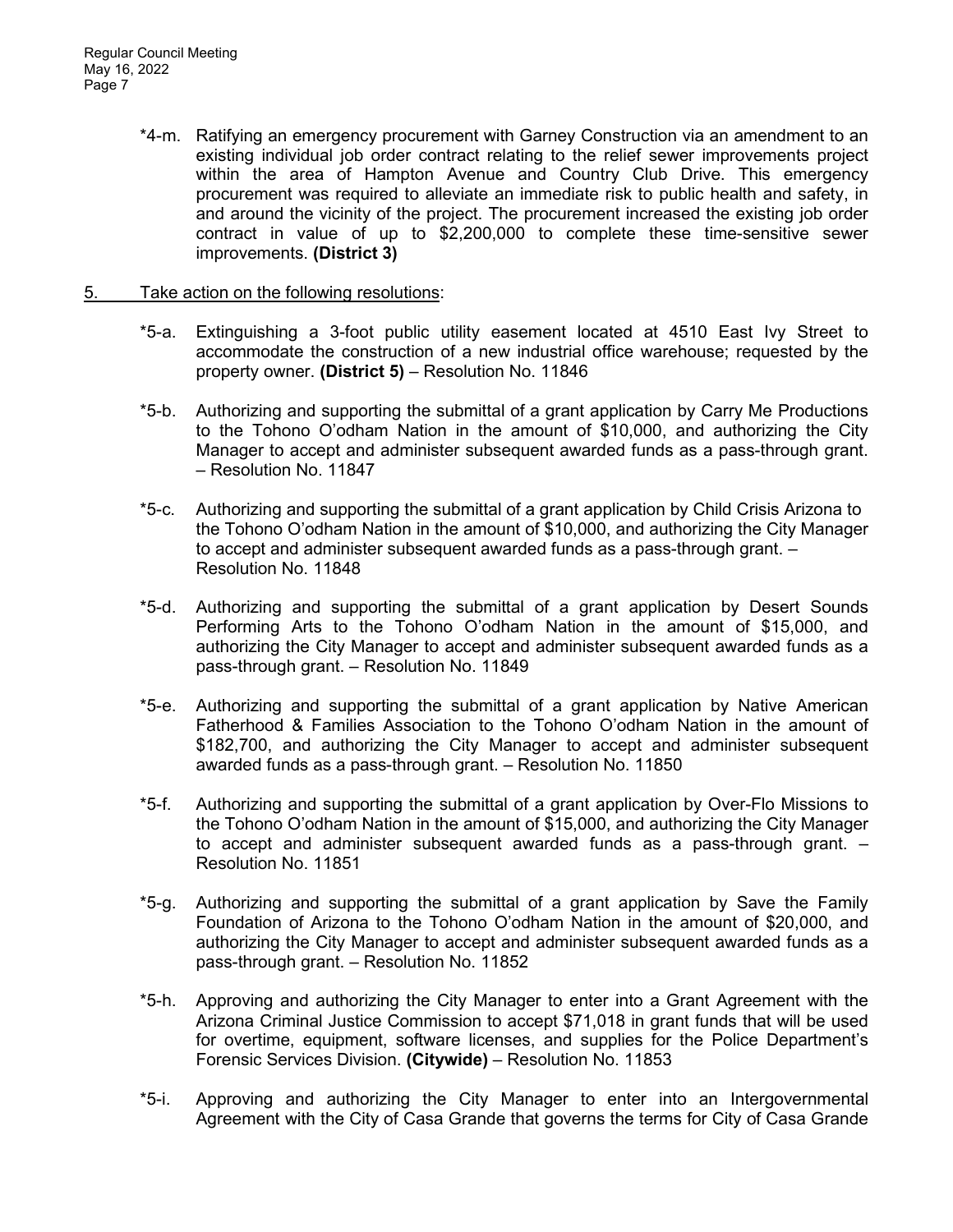fire employees to attend the Mesa Fire and Medical Department Paramedic Program. **(Citywide)** – Resolution No. 11854

- \*5-j. Approving and authorizing the City Manager to enter into an Intergovernmental Agreement with the Town of Queen Creek that governs the terms for The Town of Queen Creek fire employees to attend the Mesa Fire and Medical Department Paramedic Program. **(Citywide)** – Resolution No. 11855
- \*5-k. Approving and authorizing the City Manager to enter into an Intergovernmental Agreement with the Town of Gilbert that governs the terms for Town of Gilbert fire employees to attend the Mesa Fire and Medical Department Paramedic Program. **(Citywide)** – Resolution No. 11856
- \*5-l. Approving and authorizing the City Manager to enter into an Intergovernmental Agreement with the Superstition Fire and Medical District that governs the terms for Superstition Fire and Medical fire employees to attend the Mesa Fire and Medical Department Paramedic Program. **(Citywide)** – Resolution No. 11857
- \*5-m. Approving and authorizing the City Manager to enter into an Intergovernmental Agreement with the Town of Gilbert to accept \$706,007 in annual compensation for forensic laboratory services provided by the Mesa Police Department. **(Citywide)** – Resolution No. 11858
- \*5-n. Approving and authorizing the City Manager to submit the City of Mesa Annual Action Plan for Fiscal Year (FY) 2022/2023; authorizing the submittal of applications to receive entitlement funds for FY 2022/2023 under the U.S. Department of Housing and Urban Development Community Development Block Grant program (CDBG), Emergency Solutions Grant program (ESG), HOME Investment Partnership Program (HOME), and Human Services to fund activities approved by the City Council; and authorizing the City Manager to expend, disburse and enter into agreements for disbursement of FY 2022/2023 CDBG, ESG, HOME, and Human Services funds, received by the City. **(Citywide)** – Resolution No. 11859
- \*5-o. Adopting the City of Mesa Title VI Implementation Plan as required by the Federal Transit Administration (FTA). Title VI of the Civil Rights Act of 1964 requires recipients of federal funding to submit an updated Title VI Plan every three years that documents compliance with federal Title VI guidance. The City of Mesa Title VI Implementation Plan will be submitted as a part of the City of Phoenix Title VI Implementation Plan. **(Citywide)** – Resolution No. 11860
- \*5-p. Approving the purchase of real property located at 111 West Main Street (APN: 138-42- 048) consisting of approximately 0.15 +/- acres and improvements, and authorizing the City Manager to enter into the documents necessary to purchase the property for \$1,600,000. The purchase of the property is intended to facilitate the development of the Downtown Restaurant Incubator and will be funded through the City's American Rescue Plan Act allocation. **(District 4)** – Resolution No. 11861
- 6. Take action on the following resolution and Introduction of the following ordinance relating to Mesa City Code, Natural Gas Regulations, and setting June 6, 2022 as the date of the public hearing on this ordinance: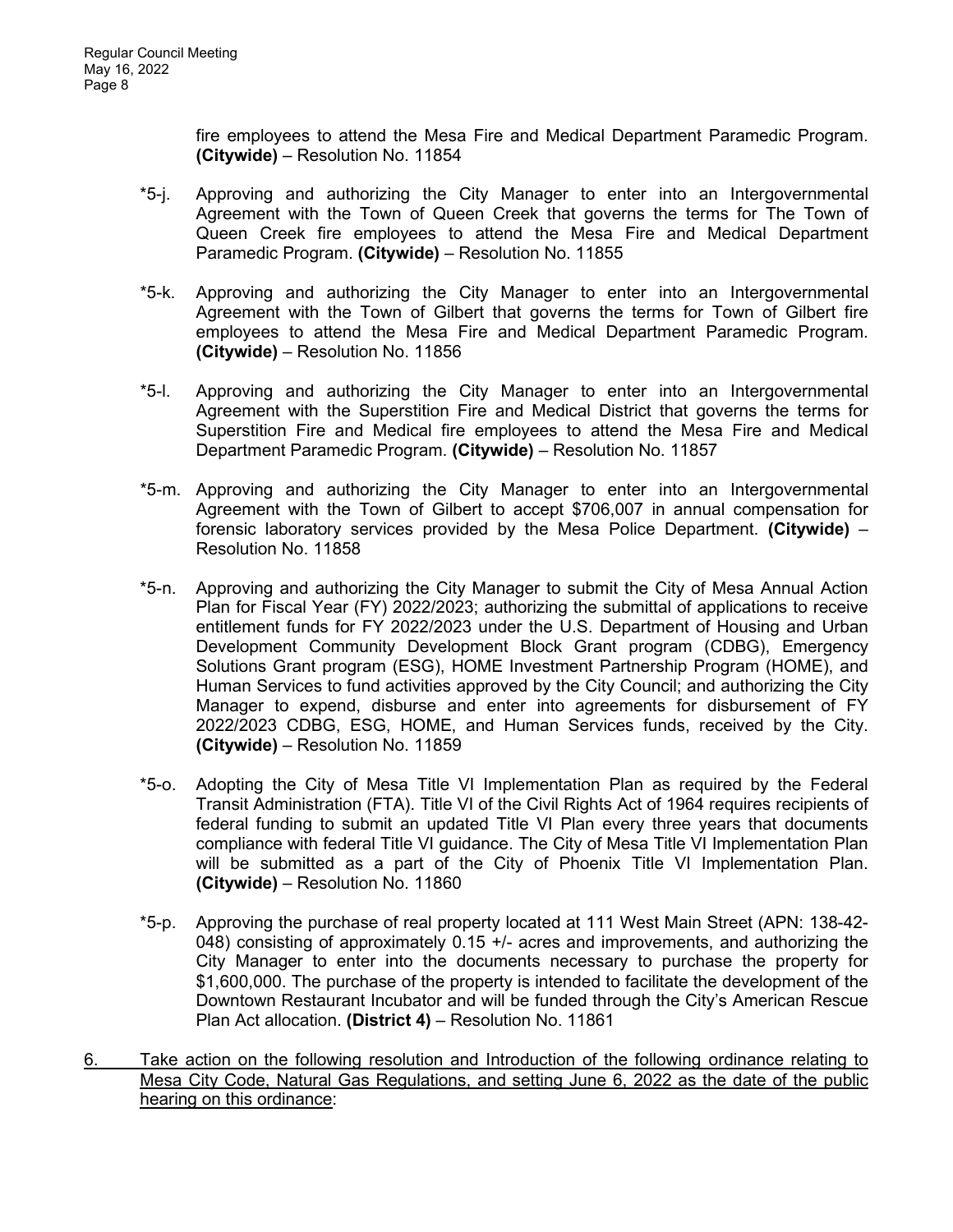- \*6-a. Resolution declaring the document filed with the City Clerk identified as Title 5, Chapter 14, Sections 1 through 12 and entitled "Natural Gas Regulations" to be a public record and providing for the availability of the document for public use and inspection with the City Clerk. **(Citywide)** – Resolution No. 11862
- \*6-b. Ordinance amending the Mesa City Code by repealing the existing Title 5, Chapter 14, entitled "Natural Gas Regulations" and adopting as part of Title 5, a new Chapter 14, Sections 1 through 12, entitled "Natural Gas Regulations" related to updating the City's natural gas curtailment regulations, line extension policies, and mirroring recent updates to policies and regulations for other City utilities. **(Citywide)**
- 7. Discuss, receive public comment, and take action on the following ordinances:
	- \*7-a. ZON21-00940 **(District 2)** Within the 3100 block of East Southern Avenue (south side) and the 1200 block of South 32nd Street (west side). Located east of Lindsay Road on the south side of Southern Avenue (2.4± acres). Rezone from Single Residence 9 (RS-9) to Multiple Residence 3 with a Planned Area Development overlay (RM-3-PAD) and Site Plan Review. This request will allow for a multiple residence development.

Staff Recommendation: Approval with conditions

P&Z Board Recommendation: Approval with conditions (Vote: 6-0)

## **(For continuance to the June 20, 2022 City Council meeting)**

- \*7-b. Amending Article VI, Section 609 of the Mesa City Charter related to certain requirements for City procurements, subject to the approval of the amendment by the qualified electors of the City of Mesa. **(Citywide)** – Ordinance No. 5703
- \*7-c. Amending Article II, Section 205(D) of the Mesa City Charter to allow a meet and confer process and memorandum of understanding with sworn public safety employee organizations on behalf of certain sworn public safety employees concerning wages and other forms of direct monetary compensation, hours, non-health related benefits, and working conditions not covered under state or federal laws or city personnel rules, subject to the approval of the amendment by the qualified electors of the City of Mesa. **(Citywide)** – Ordinance No. 5704
- 8. Take action on the following resolution and discuss, receive public comment, and take action on the following ordinance relating to property located near northwest corner of East Elliot Road and South Signal Butte Road:
	- \*8-a. Resolution approving and authorizing the City Manager to enter into a Development Agreement with Signal Butte Mesa Holdings, LLC, relating to 66 +/- acres of property located north of the northwest corner of East Elliot Road and South Signal Butte Road for the primary purpose of prohibiting certain land uses. **(District 6)** – Resolution No. 11863
	- \*8-b ZON21-01126 **(District 6)** Ordinance within the 3200 to 3400 blocks of South Signal Butte Road (west side). Located north of Elliot Road on the west side of Signal Butte Road (65.8± acres). Rezone from Agricultural (AG) to Light Industrial with a Planned Area Development overlay (LI-PAD) and Site Plan Review. This request will allow for an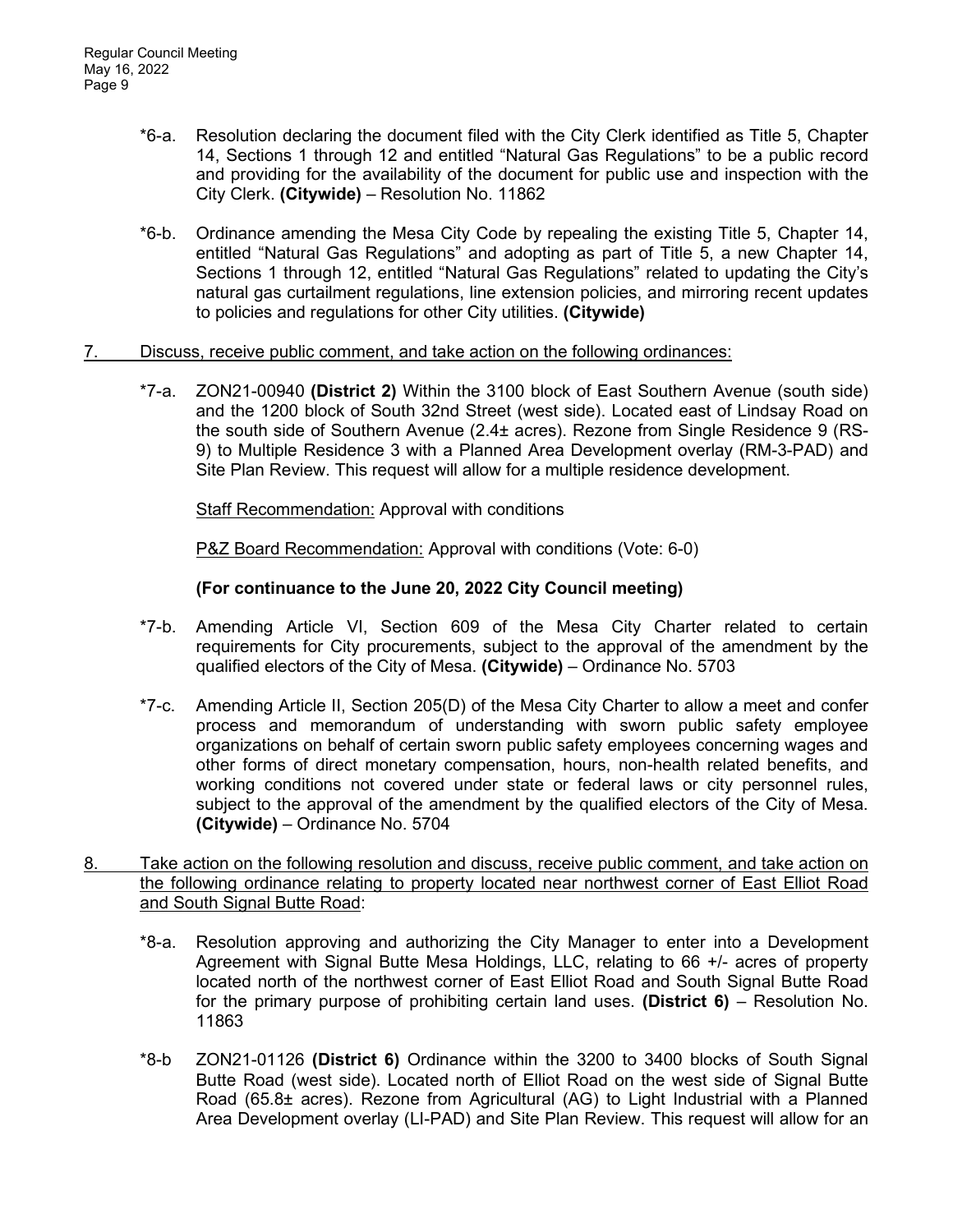industrial development. Noel Griemsmann, Snell & Wilmer, LLP, applicant; Signal Butte Mesa Holdings, LLC, owner. – Ordinance No. 5705

Staff Recommendation: Approval with conditions

P&Z Board Recommendation: Approval with conditions (Vote: 5-0)

- 9. Take action to adopt the FY22/23 tentative budget:
	- \*9-a. Take action on the tentative adoption of the proposed FY 2022/2023 budget.

### **Items not on the Consent Agenda**

- 10. Conduct a public hearing and take action on the following two resolutions relating to the Mesa Town Center Improvement District No. 228:
	- 10-a. Public hearing on the modification of the assessment rates for the Mesa Town Center Improvement District No. 228 and on the FY2022/2023 annual assessment at the modified rate. **(District 4)**
	- 10-b. Resolution approving the modified assessment rates for the Mesa Town Center Improvement District No. 228. **(District 4)**

The modified rate for annual property assessments is determined by a methodology that equitably reflects the level and frequency of enhanced services to property owners necessary to support the transforming downtown, and will result in both increases and decreases in individual property assessment rates. – Resolution No. 11864

10-c. Resolution approving the annual assessments for the Mesa Town Center Improvement District No. 228. **(District 4)** – Resolution 11865

Mayor Giles announced that this is the time and place for a public hearing regarding modifying the assessment rates and the annual assessments for Mesa Town Center Improvement District and to take action on two resolutions relating to these modifications and assessments.

There being no citizens present wishing to speak on this issue, the Mayor declared the public hearing closed.

Mayor Giles stated that pending no objection of the Council, Items 10-b and 10-c will be voted on in one motion.

It was moved by Councilmember Luna, seconded by Councilmember Freeman, that Resolution Nos.11864 and 11865 be adopted.

Upon tabulation of votes, it showed:

 AYES – Giles- Duff- Freeman-Heredia-Luna-Spilsbury-Thompson NAYS – None

Carried unanimously.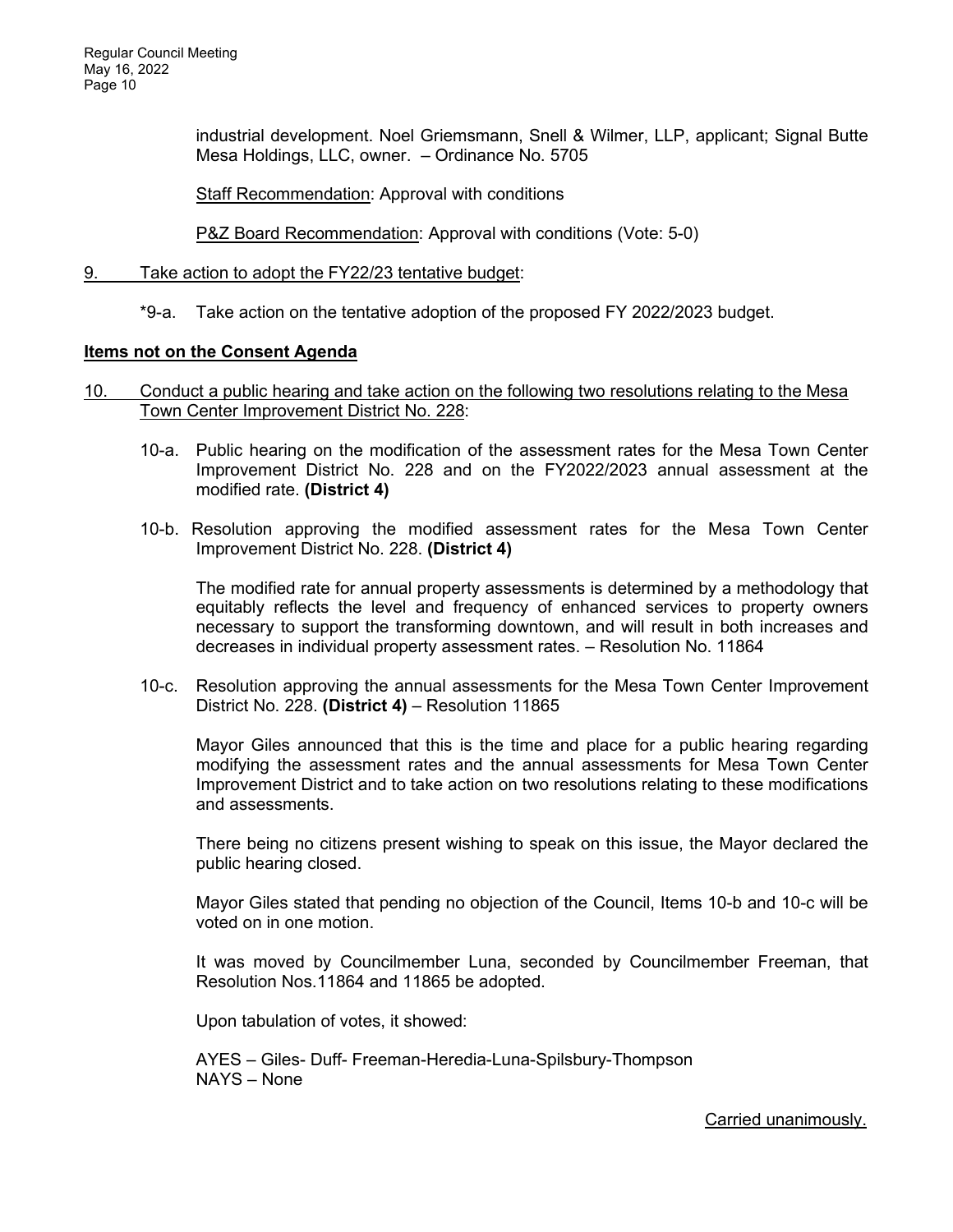### 11. Conduct a public hearing on the following annexation case:

11-a. Public hearing prior to the release of the petition for signatures for the proposed annexation case ANX22-00020, located north of Pecos Road on the east side of Ellsworth Road (38 $\pm$  acres). This request has been initiated by the applicant, Gammage & Burnham, for the owner, Pacific Proving LLC. **(District 6)**

Mayor Giles announced that this is the time and place for a public hearing prior to the release of the petition for signatures for the proposed annexation case ANX22-00020, located north of Pecos Road on the east side of Ellsworth Road.

There being no citizens present wishing to speak on this issue, the Mayor declared the public hearing closed.

Mayor Giles stated this hearing was for the release of the petition for signatures and there is no other action on this item. This item will come back to Council in the future for consideration of the annexation.

#### 12. Conduct a public hearing on the following home rule option:

12-a. Public hearing to extend the locally controlled alternative expenditure limitation - home rule option.

Mayor Giles announced that this is the time and place for a public hearing to extend the locally controlled alternative expenditure limitation also known as the home rule option.

There being no citizens present wishing to speak on this issue, the Mayor declared the public hearing closed.

Mayor Giles stated the Home Rule will come back to Council at the June 6, 2022, meeting.

- 13. Conduct a public hearing and take action on the following resolution relating to the proposed Five-Year Capital Improvement Program for fiscal years ending 2023-2027:
	- 13-a. Public hearing on the Five-Year Capital Improvement Program for fiscal years ending 2023-2027.
	- 13-b. Resolution approving the Five-Year Capital Improvement Program for fiscal years ending 2023-2027. **(Citywide)** – Resolution No. 11866

 Mayor Giles announced that this is the time and place for a public hearing on the proposed Five-Year Capital Improvement Program (CIP) for fiscal years ending 2023- 2027 and take action on the resolution adopting the five-year CIP program.

There being no citizens present wishing to speak on this issue, the Mayor declared the public hearing closed.

It was moved by Councilmember Freeman, seconded by Councilmember Spilsbury, that Resolution No. 11866 be adopted.